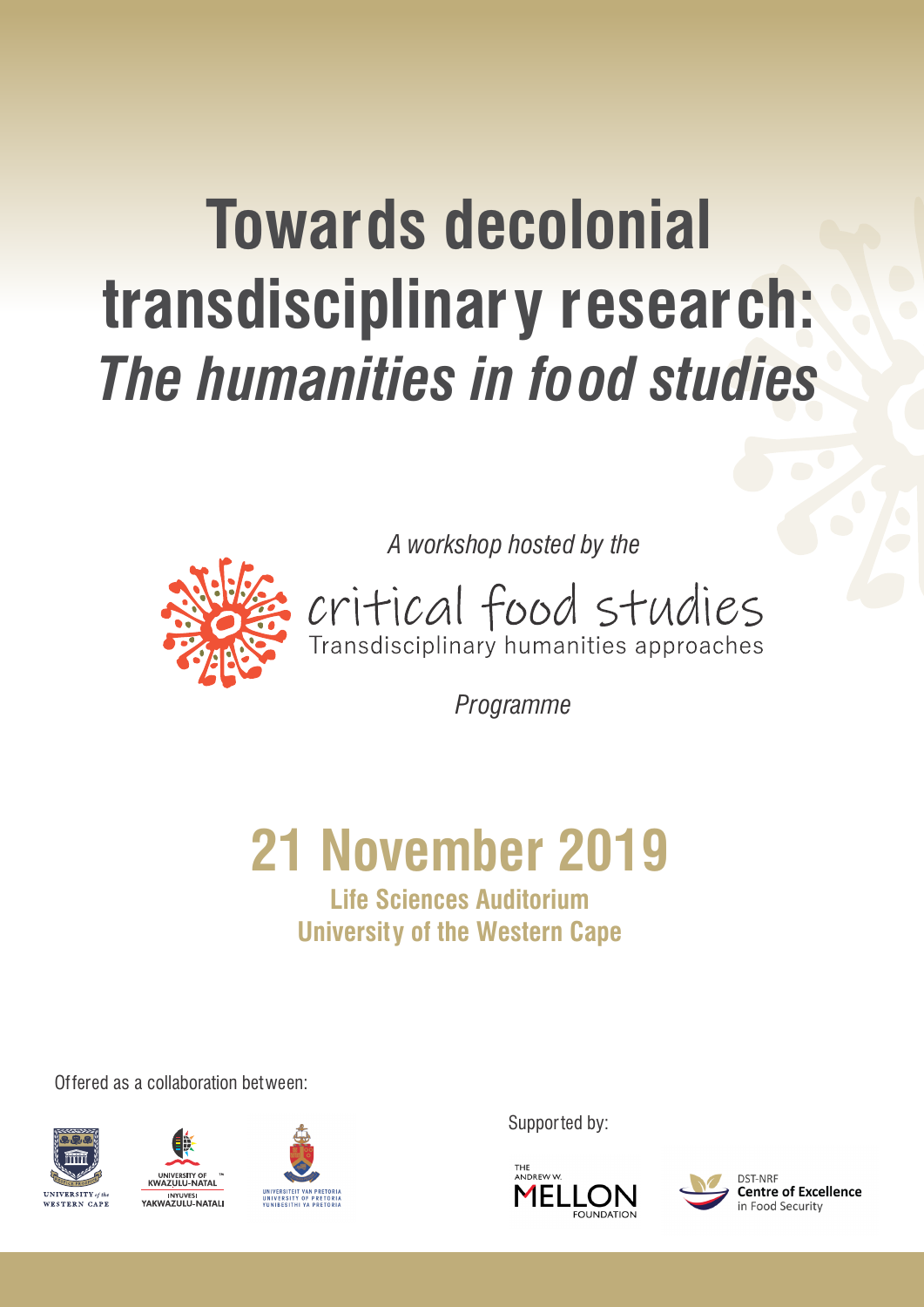A workshop hosted by the Critical Food Studies: Transdisciplinary Humanities Approaches Programme aimed at generating conversations, fostering transdisciplinarity, and encouraging relevant theorising and methodological work on food studies.

Note: This, a development of the year's seminar series, and will be the first in a series of postgraduate conferences hosted by the CFS Programme. The most promising presentation in terms of content, methodological approach and theorising will be published on the CFS website, and the presenter will receive an award.

### 8:00- 8:30 Registration and Tea *Life Science Auditorium Space*

### 8:30- 9.00 Opening Comments

Desiree Lewis, University of the Western Cape: Aims of the Workshop and the Creation of a Research Community in Trandisciplinary Humanities Work

Glen Ncube, University of Pretoria: Reflections on Interdisciplinary postgraduate research in the humanities: what makes for a "good" thesis?

### 9:00-10.30 Panel Session #1: *Consumer culture and food branding*

45 minute presentation and 45 minutes response and open discussion

#### Sheetal Bhoola, University of KwaZulu-Natal:

Halaal Tourism as a marketing strategy for Durban Tourism: its viability and possible economic contribution to Durban Tourism

#### Ammaarah Seboa, University of the Western Cape:

An exploration of Halal food branding semiotics and positioning in selected foodscapes in Cape Town

#### Jacina Januarie, University of the Western Cape:

A social semiotic analysis of linguistic landscape of tuckshops in Eersteriver, Western Cape

#### Respondent: Lynn Mafofo

10:30: 10:45 Tea Break *Life Science Foyer*

# 10:45- 12:15 Panel Session # 2: *Foodways and Social Identities*

45 minute presentation and 45 minutes response and open discussion

#### Pamella Gysman, University of the Western Cape:

Foodscapes as Identity Expression: Food Choices and Tastes among Middle-Class Blacks in Post-Apartheid South Africa"

#### Tracy Liebenberg, University of Pretoria: 'Eating on tour or touring to eat: Culinary tourism on the rise?'

#### Thando Mthimukulu, University of Pretoria: South African culinary tourism: what's on the menu?

Zandile Queen Finxa, University of Pretoria: Farming in the Capital: Creating Culinary Experiences with Cultural Innovation

Respondent: Desiree Lewis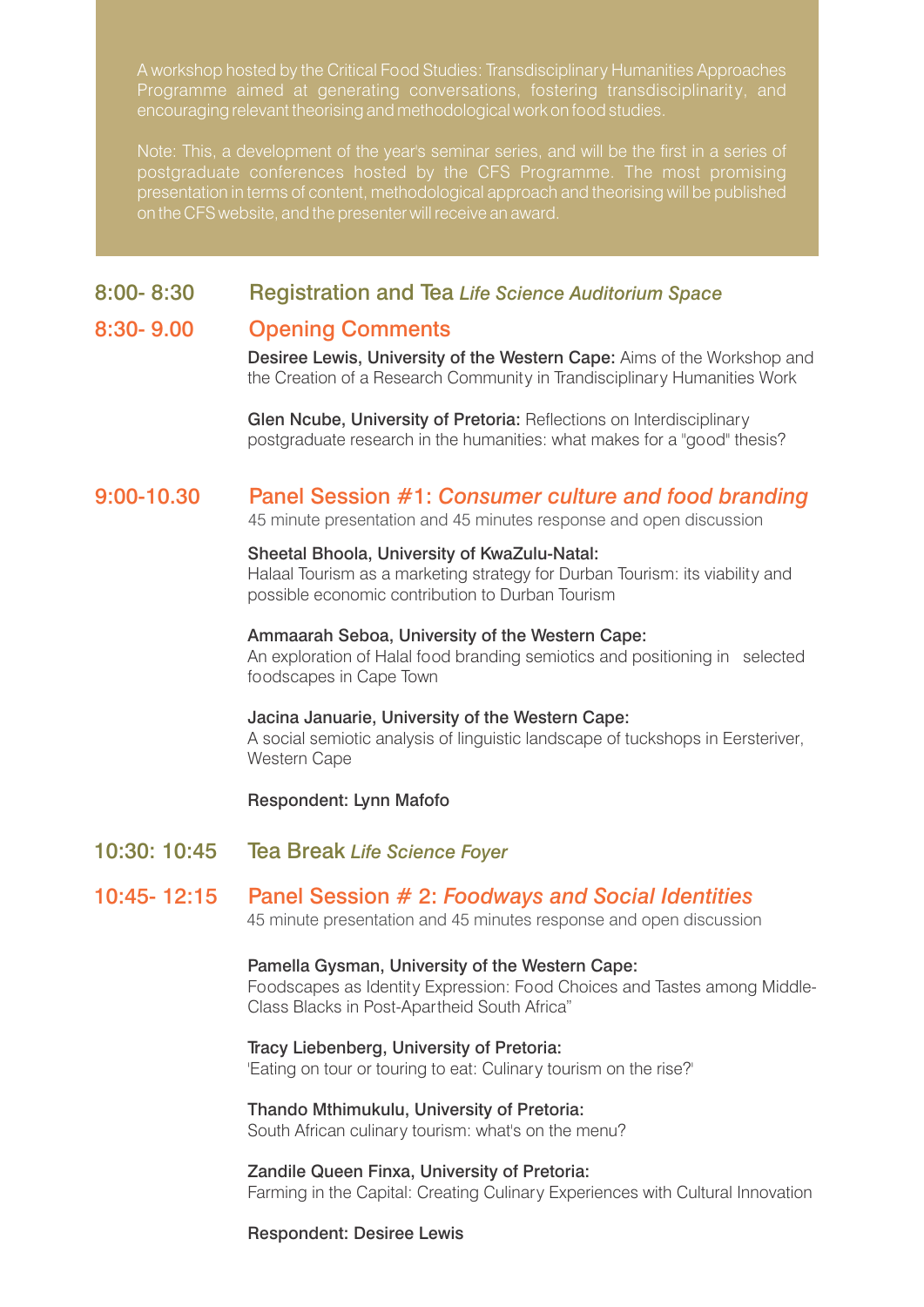#### 12:30-13:30 Lunch *Life Science Foyer*

### 13:30-15:00 Panel Session #3: *Complexities of "Experiencing" Food: Methodological Innovations*

45 minute presentation and 45 minutes response and open discussion

#### Stephen Hahlani, University of Pretoria:

An Actor Oriented History of Mbare Musika Fresh Produce Market, Zimbabwe 1930-2019.

#### Sarita Ranchod, University of Western Cape:

Engaging the senses and making meaning of the Oranjezicht City Farm Market: An Embodied Black Feminist Engagement

## Pralini Naidoo, University of Western Cape:

The (mine)field: negotiating the nuances of fieldwork

Respondent: Glen Ncube followed by open discussion

15:05-15.20 Tea Break *Life Science Foyer*

#### 15:20-16:50 Panel Session #4:

#### *Humanising Food Movements and Activism*

45 minute presentation and 45 minutes response and open discussion

Haidee Swanby, University of Western Cape: Food Sovereignty as Freedom

#### Busiso H. Moyo, University of the Western Cape:

Towards Food Justice for South Africa: Security, Sovereignty and the Politics of Malnutrition

#### Nolukholo Mabharwana, University of the Western Cape: Food security at UWC: An exploration of actions and programmes to address student hunger.

Respondent: Donna Andrews

### 17.00-17.45 Concluding Discussion

Key issues raised: led by Lynn Mafofo Announcement of (and award to) Most Promising Presentation: Glen Ncube Closing: Donna Andrews

- 18:00-18.45 Dinner *Life Science Foyer*
- 19:00- 20:00 Play

My Daily Bread: Performed by students from the Gender Equity Unit, UWC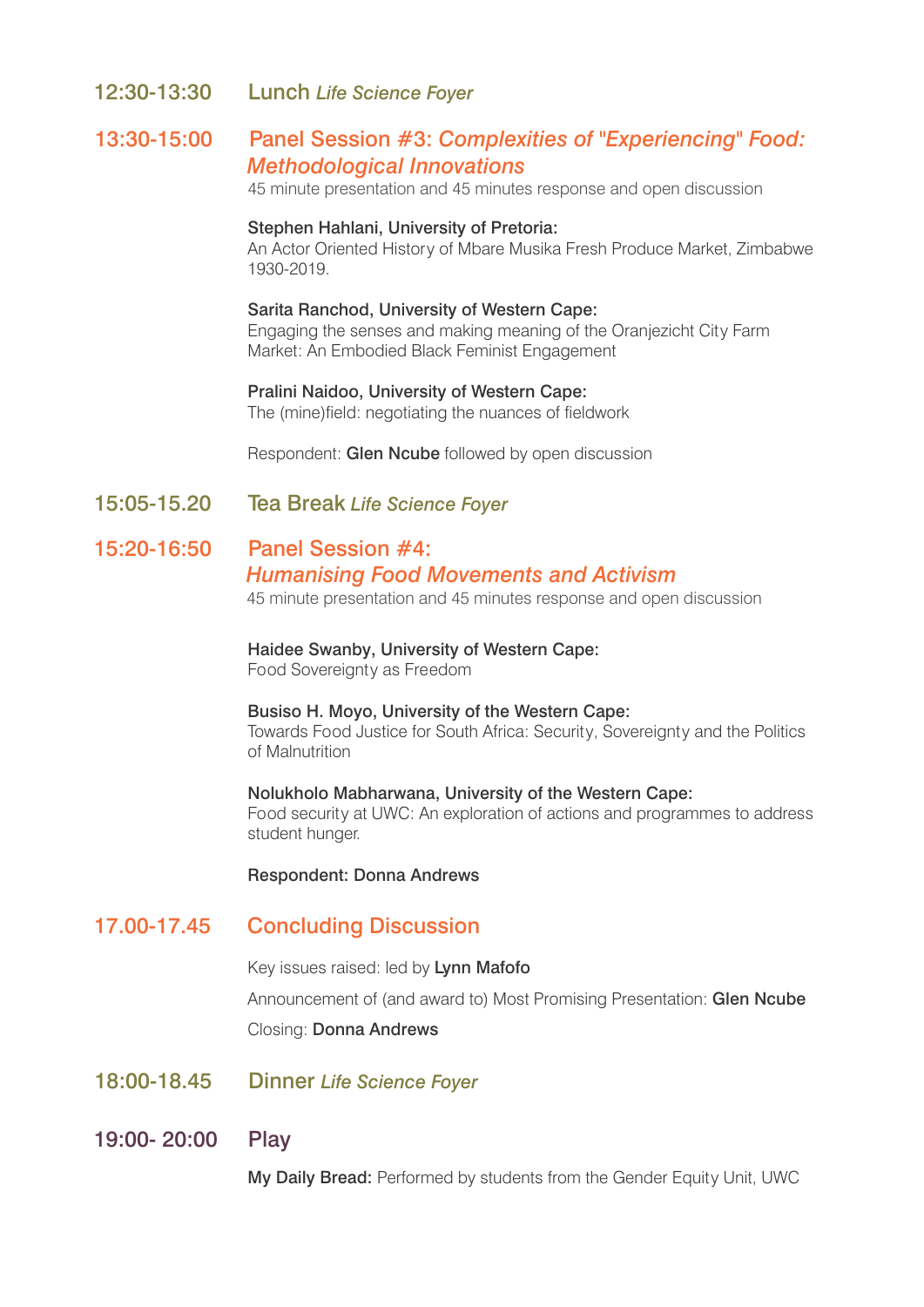# **ABSTRACTS**

# **Halaal Tourism as a marketing strategy for Durban Tourism: its viability and possible economic contribution to Durban Tourism.**

By Sheetal Bhoola University of KwaZulu-Natal

### **Abstract**

Durban Tourism is yet to market itself as a Halaal friendly destination, despite the global onset and interest in Halaal Tourism, which services the Muslim populous globally. Durban is home to 3% of South Africa's Indian Diaspora of which at least half of this populous are of Islamic faith. Therefore, Durban is home to numerous restaurants, eateries and takeaways that cater for people of Islamic faith. In addition, Durban is home to some of the oldest Mosques in South Africa and yet the destination is not adequately marketed. This qualitative study serves to identify and resonate the need for the city to be marketed as a Halaal Tourist destination. Interviews are conducted with 20 restauranteurs and 5 Islamic organizations in Durban to determine the possible economic contribution that Halaal Tourism can make to the Tourism sector. Other focuses include an investigation of tourism activities In Durban that people of Islamic faith may enjoy whilst visiting the city as well as whether the availability of Halaal food will be a viable central focus central to marketing the destination as a Halaal tourist destination.

Key words: Halaal Tourism, Halaal food, Islamic tourists, Durban

# **An exploration of Halal food branding semiotics and positioning in selected foodscapes in Cape Town**

By Ammaarah Seboa University of the Western Cape

### **Abstract**

The Islamic religion is quite strict in laws around food. Its followers, the Muslims are particular when it comes to food consumptions as they are only allowed to consume Halal food. The Islamic dietary laws define foods that are Halal as lawfully acceptable for consumption and the food to avoid food is termed Haram. However, halal practices are not always easy in the food industry as has been seen through many Islamic councils around the world suing companies for not complying with the laws to pertaining to the Islamic religion. The term halal is a complex one as it does not just pertain to the condition of food products, but it is also a way of life for Muslims. In terms of research, a little has been written on understanding the concepts of Halal and Haram. Previous studies have focused on the consumer's intention to purchase halal foods, as well as the privilege that halal foods have in the marketplace and the halal brand. Whilst the food should be clearly marked Halal, it is not always known to the public how the food is branded or positioned and the kind of semiotics that are used to brand or mark such

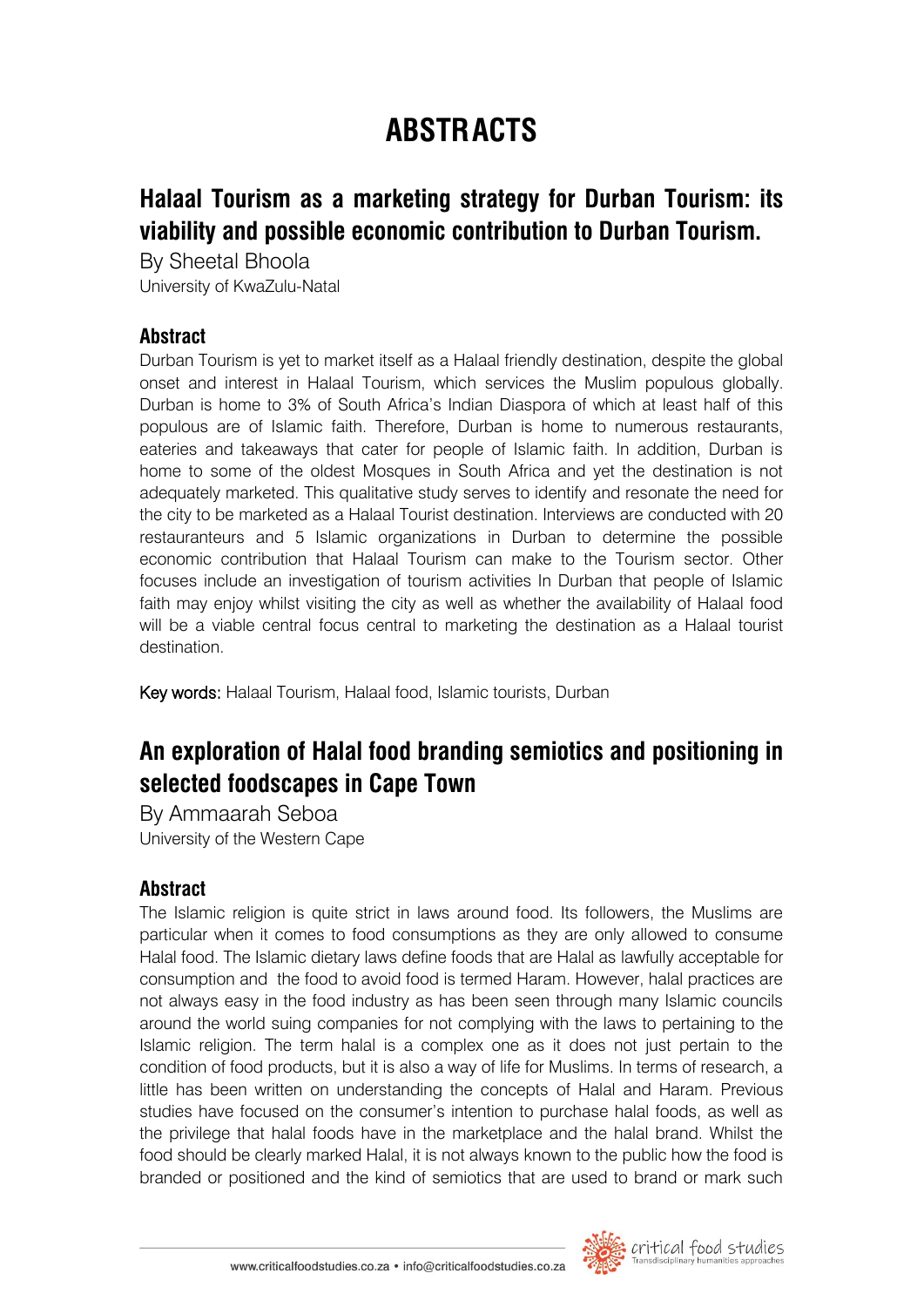foods. In cases where not all foods are labelled, Muslims have to be literate to read the semiotics of food to determine whether it is Halal or Haram. This study therefore adds to the literature by trying to understand the semiotics and practices in the halal food market positioning and branding. It explores the halal concept, especially within the South African context with the aim to profile the kinds of semiotics that are used to brand the halal food and the way these foods are positioned in relation to food security among Muslim communities in Cape Town. This study makes use of qualitative, interpretive data which was captured through a camera. It employs a critical multisemiotic discourse analysis which includes both aspects of critical discourse analysis and aspects of multimodality in order to uncover the phenomenon of the halal food brand, as well as to show how these foods are positioned in selected foodscapes and the implications thereof.

Key words: Halal, branding, positioning, foodscapes, awareness

# **A social semiotic analysis of linguistic landscape of tuckshops in Eersteriver, Western Cape.**

By Jacina Januarie University of the Western Cape

### **Abstract**

Tuckshops' bright coloured commercial signage coupled with creative business names is not an unfamiliar sight in South African communities. To date, most research about tuckshops has either focused on tuckshops at schools and/or tuckshops and their link to xenophobia. Very few studies in the linguistic landscape (LL) field have conducted research on qualitative, ethnographic research on the production and consumption of tuckshop signage. In response to this, this research will conduct a social semiotic analysis of the semiotic landscape of tuckshops in Eersteriver in Cape Town. Drawing on photographic material and walk-talk interviews with tuckshop owners and customers, this proposed research project aims to explore the range of semiotic resources involved in the sign-making process of tuckshops. Food can be considered semiotic resource that contributes to semiotic landscape of tuckshops. To this end, the proposed project also aims to explore the food perceptions held by both tuckshop owners and customers and how food as a mode contributes to the popularity of tuckshops. This study contributes to the limited research done on the consumption and production of tuckshop signage in the LL field.

Keywords: Linguistic landscape, tuckshops, Eersteriver, social semiotic analysis, walk-talk interviews.

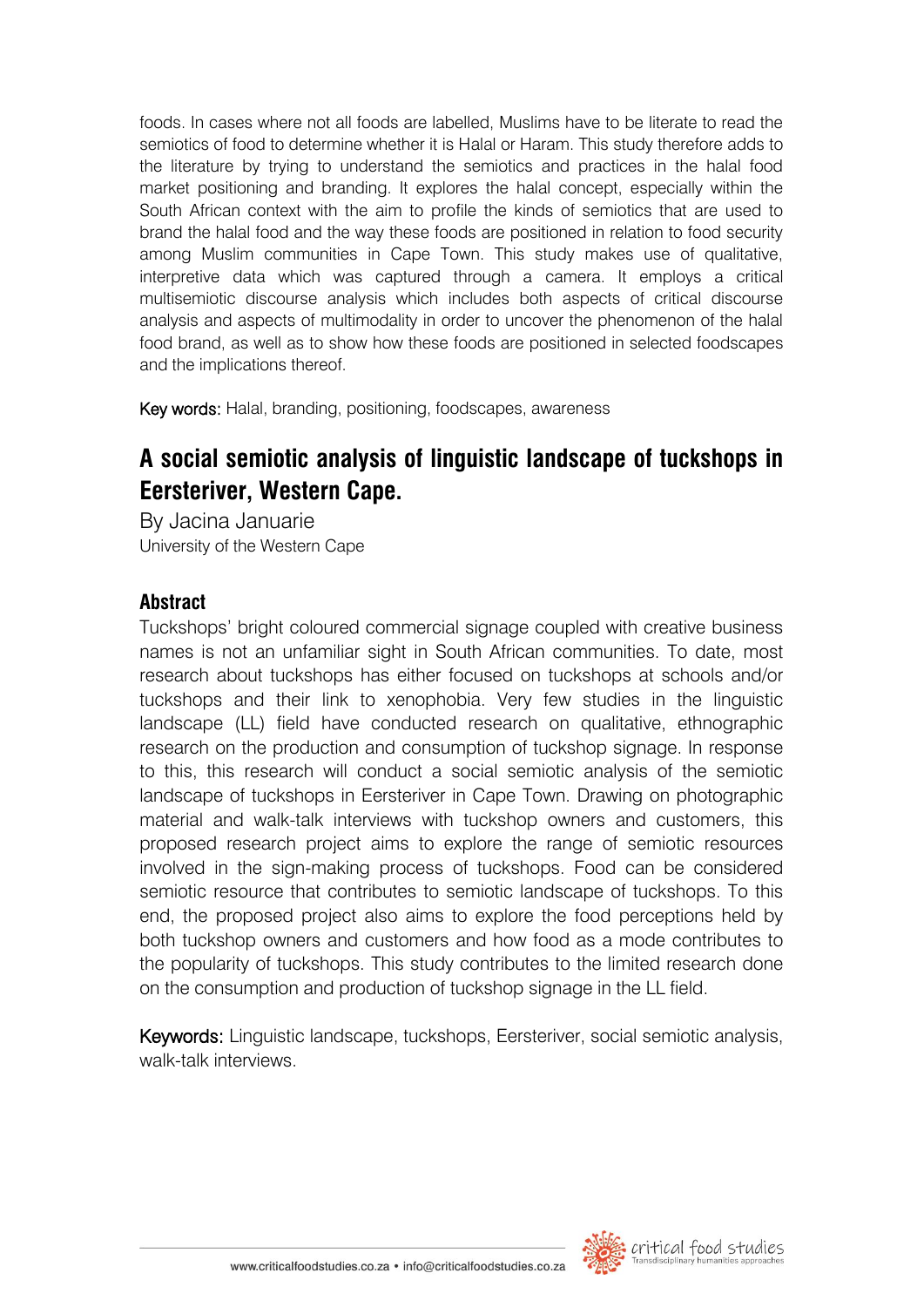# **Foodscapes as Identity Expression: Food Choices and Tastes among Middle-Class Blacks in Post-Apartheid South Africa**

By Pamella Gysman University of the Western Cape

### **Abstract**

Historically, food has been central to black South Africans' communal style of social organisation. It was used to show love, ubuntu, belonging and acceptance, and to build and maintain social relationships (Puoane et al., 2006). Apartheid and the displacement experienced, disrupted historical foodscapes such that food and food practices became raced and classed. Recent food research explores black South Africans' food practices reveal links between the history and dispossession of black South Africans and their contemporary foodscapes (for example, Puoane et al., 2006). Specially, it highlights the values and social meaning attached to food, as well as global influences on food choices and practices (Dlamini, 2015). This thesis will build upon and explore how and why middle-class South Africans living in urban areas of Cape Town are articulating senses of self and belonging in relation to food. It undertakes a scholarly study of middle-class black South Africans' deep interest or involvement in what the mass media and popular culture in contemporary South Africa frequently highlights, namely (among other things): cookery programmes, high-end dining, "healthy" eating, and eating as leisure. This study will also explore specific attitudes and relationships to food items and eating practices with classed and racialized connotations. My aim in the thesis is to explore the complex and often elusive forms of belonging and identification configured around food as a highly prominent site for middle-class blacks negotiating a "sense of self". Preliminary research through observation and media analysis has led me to speculate that, for many middle-class black South Africans today, the memory or generational victimhood (in the case of born frees) hold ideas of eating under apartheid for blacks to have vividly symbolised black subjection: poverty, powerlessness and the absence of choices or pleasures. The proposed research thesis will explore this hypothesis and focus on the complex ways in which middle-class black South Africans (possibly often contradictorily and complicatedly) affirm their dignity and autonomy through attitudes and responses to food. The research will draw on interviews, media analysis as well as participant observation. In using these varied methods, I seek to explore the complex meanings attached to how and why middle-class black South Africans relate to food in the ways that they do.

Keywords: identity expression, belonging, symbolic racism, cultural capital, tastes, foodscapes, race, middle-class blacks, habitus

# **'Eating on tour or touring to eat: Culinary tourism on the rise?'**

By Tracy Liebenberg University of Pretoria

### **Abstract**

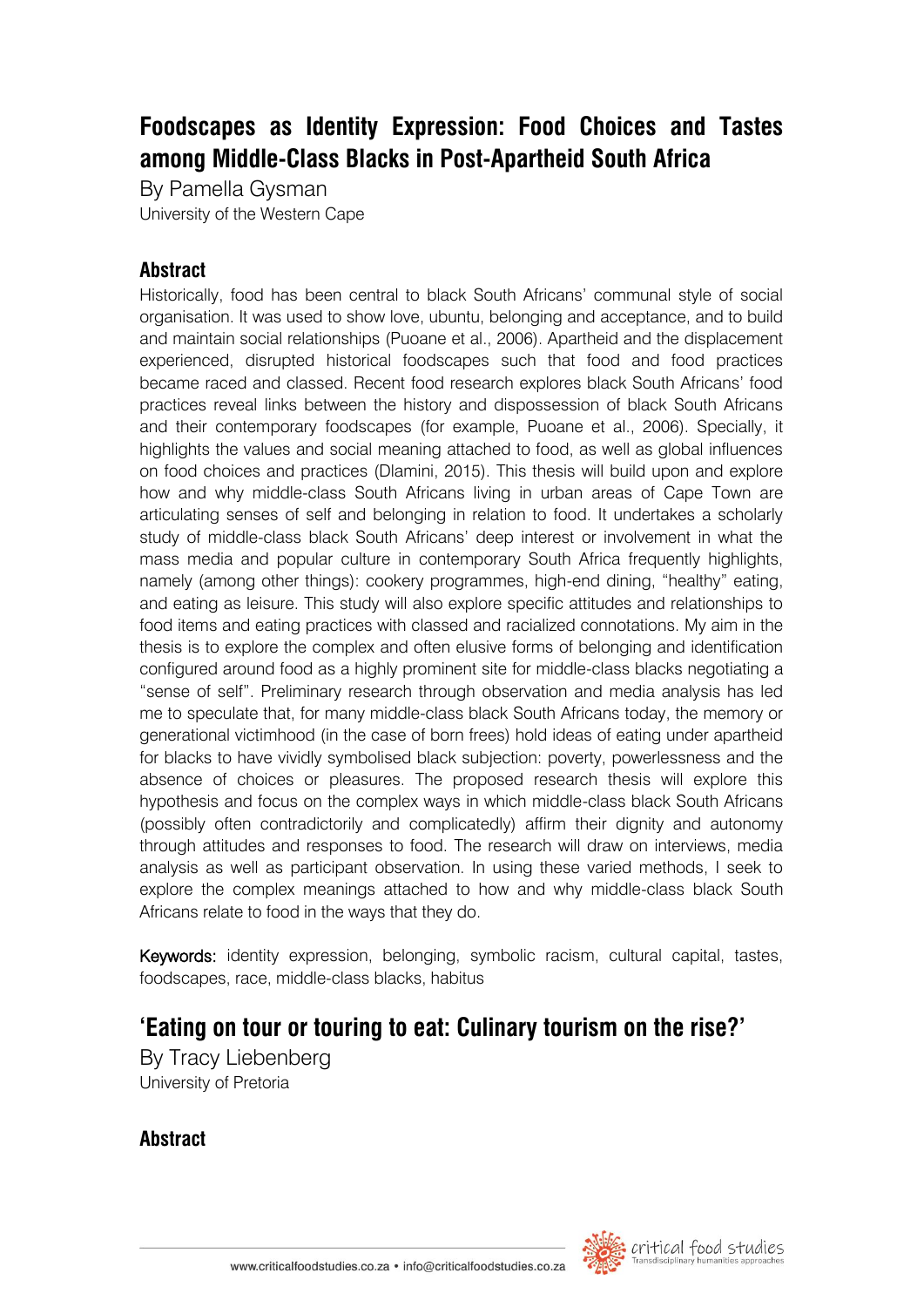The aim of this study is to analyse the role of food in human history and how this mundane instinctive act has been contextualised and "consumed" over time within the broader tourism domain. This paper proposes a three-fold exploratory study on this research objective, by firstly focusing on the history of food as it stands, and how this notion of human nourishment transitioned and transformed societies and societal constructs to date. Secondly, the paper explores the consumption of culinary experiences by investigating foods' role within the broader tourism domain, and its adherent relationship with tourism, that ultimately created the thriving "culinary tourism" sub-sector. Lastly, the report will also consider food's inherent identity, uniqueness and symbolism by benchmarking various global North and South case studies, where authentic food tourism experiences are created in everyday life. Additionally the study will also outline foods' changing role in the current experience economy, popular media and special interest tourism niches, as well as how its role is continuing to systematically change as we enter the "digital age".

# **South African culinary tourism: what's on the menu?**

By Thando Mthimukulu University of Pretoria

### **Abstract**

This paper aims to highlight the link between food and tourism. Food is a vessel to deliver a multisensory experience, while tourism is an activity involving travel to experience difference. Essentially, this paper looks into how food could be an asset for the development of tourism in South Africa. It highlights how food which is rich in history and is an edible artefact of our heritage and could be utilised as a tool to communicate aspects of history and culture, making it a unique identity maker and marker. This paper will also look at that uniquely South African food spaces as tourist attractions.

Key words: Gastronomical Tourism, Culinary Tourism, Food Tourism, Identity, Travel, Tourist Gaze, Indigenous Foods.

# **Farming in the Capital: Creating Culinary Experiences with Cultural Innovation**

By Zandile Queen Finxa University of the Pretoria

# **Abstract**

This paper aims to highlight a response developed by an urban university in South Africa's capital city to access to freshly grown produce that is purposefully cultivated for culinary training. The University of Pretoria is a research-intensive university in an urban environment. The university has an experimental farm where it recently established a facility called "Future Africa", a postgraduate hub dedicated to the study of sustainable agriculture, horticulture, and innovation, and recently, also a potential food source for Consumer and Food Science students. Culinary Arts students now have access to indigenous plants that were purposefully grown to create farm-to-table cultural

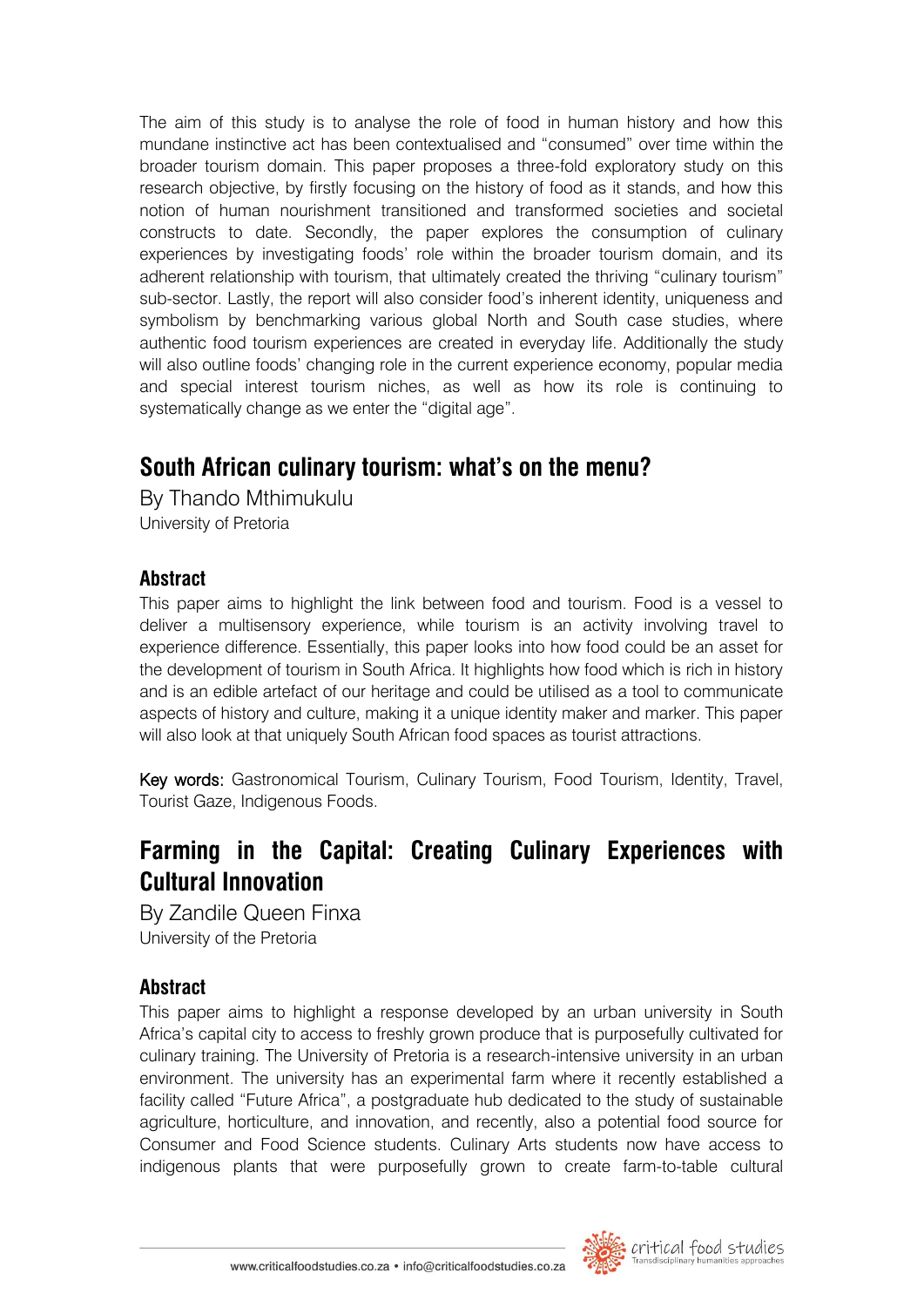experiences based on what is available while simultaneously also delivering a more affordable fine dining experience. By using less well-known crops in innovative and more palatable new ways, a demand for more indigenous dining experiences is created. Consumers increasingly seek personalised dining experiences that are also sustainable, which is helping to reshape the view of farming in urban environments. An African Indigenous dinner held at the Future Africa campus served as a case study for the use of indigenous plants - which are not often explored within an urban culinary context - to create a fine dining experience. Preliminary findings as well as reflections from the chef and the event manager for this function will be shared. The value of this paper is that it reports on the use of indigenous produce in fine dining, aiming to stimulate broader acceptance of indigenous produce as everyday food products, and the conservation of South African cultural foods. The emphasis on indigenous plants in a more formal culinary context also aims to highlight the need to preserve traditional foods and practices established and used by indigenous people.

Key words: Cultural Innovation, indigenous plants, urban, culinary, dining experiences

# **An Actor Oriented History of Mbare Musika Fresh Produce Market, Zimbabwe 1930-2019.**

By Stephen Hahlani University of Pretoria

### **Abstract**

The history of people dominated markets is often ignored in urban food systems studies. For this reason little is known about the complexity of the markets and the contribution they make to urban food supplies and distribution. They continue to be misunderstood, stereotyped, even by the state, and invisible in food systems. This has been the case of Mbare Musika, a fresh produce market situated in Harare (Zimbabwe). While there are many previous studies on Mbare Musika, there is little work that focuses on its history. The absence of adequate statistics and written documents partly explains the relative lack of interest in its history. As a result, this research uses ethnography, oral histories and archival research to explore the origins, growth, survival, organisation, function of and changing attitudes towards Mbare (Musika) fresh produce market. This is to unpack its history and complexity and promote an appreciation of its role in food supplies and distribution in Harare and beyond. The central issue is to account for actors' experiences and how this contributed to the birth, survival and shaping the market over time. The study employs the concept of socially embedded economic relations to examine the role of economic, political, economic, religious and cultural factors in knitting the network of participants at Mbare Musika together. An actor oriented history of Mbare Musika is essential in making visible actors' combined efforts to knit and shape a strong institution that plays a crucial role in bringing food to the final eater in the city and how best to strengthen these for future and changing food needs of the city.

Keywords: people dominated, food systems, fresh produce markets, Mbare Musika, socially embedded, actor oriented.

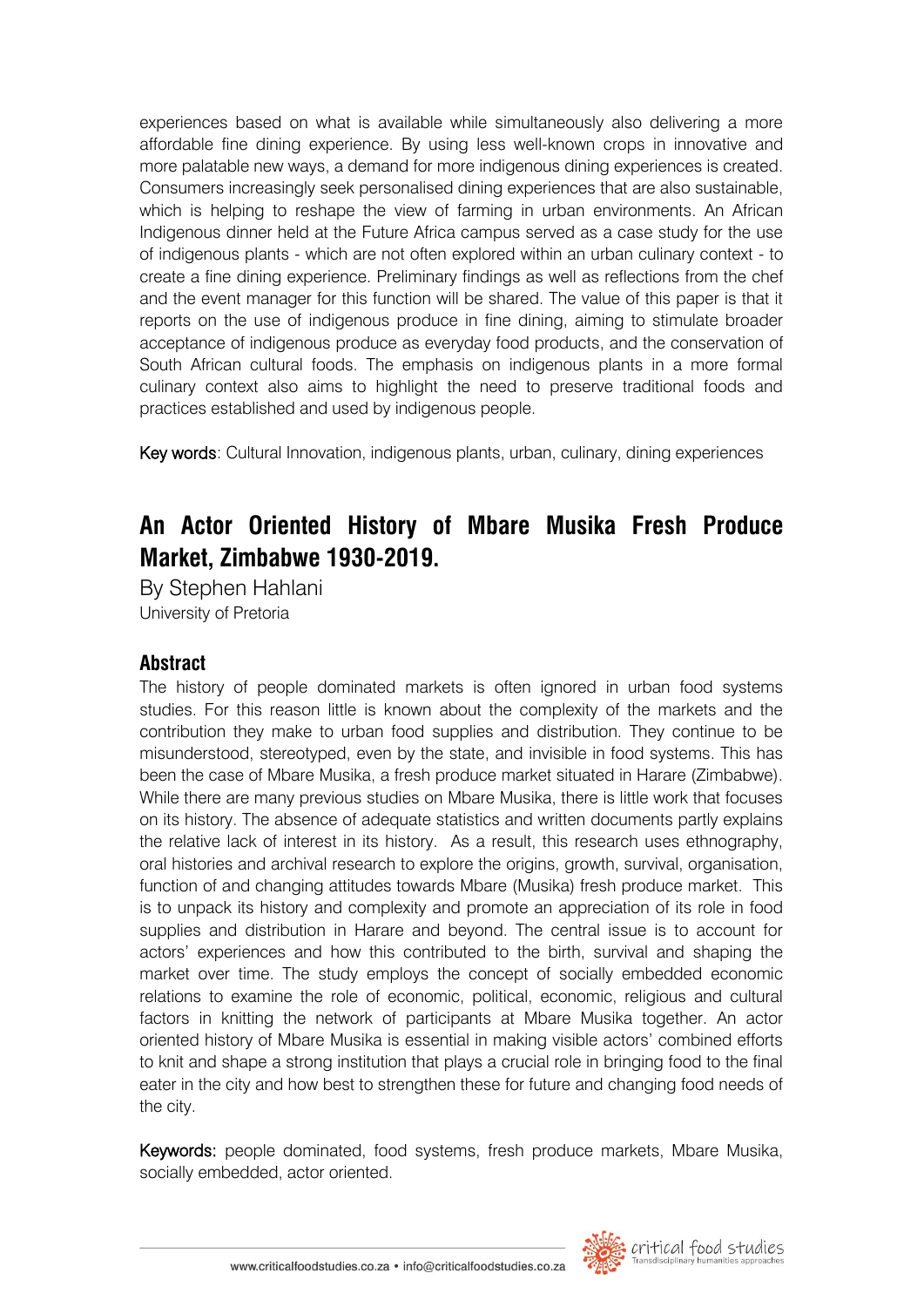# **Engaging the senses and making meaning of the Oranjezicht City Farm Market: An Embodied Black Feminist Engagement**

By Sarita Ranchod University of the western Cape

## **Abstract**

This paper presents work-in-progress that engages with a study of an urban farmer's market in Cape Town South Africa, the Oranjezicht City Farm Market (OZCFM) that sells locally-grown and organic fresh produce; secondary products made from such produce, including 'gourmet' and 'artisanal' products; and freshly-prepared food and beverages. This study is an attempt to make sense and meaning of the OZCFM as a largely middle-class market space in a deeply divided, unequal and segregated city, from an embodied Black feminist perspective. In drawing on Black feminist thought (Hill-Collins, 1990; hooks, 1981, 1994) I engage with intersectionality as an analytical and theoretical tool, including critiques of intersectionality that suggest insufficient engagement with class dynamics and capitalism. I assess the extent to which an intersectional analysis that deliberately engages class and capitalism may be useful to this study. I draw on feminist epistemological contributions of Black and African-American feminists that engage with the politics of what we consciously feed our material, embodied selves, in the context of the neoliberal agri-food industry. Here I consider the work of Pat McFadden (2018), bell hooks (2015), Desiree Lewis (2016, 2017) and Donna Andrews (2017), including more recent interventions that engage with materiality and the senses, experienced by the embodied self, in relation to space and others – in this instance, the space of the OZCFM. Feminist auto-ethnography that validates Black feminist lived experience in knowledge-production will be used to enable an embodied engagement that takes materiality (Grosz, 2010) and viscerality (Hayes-Conroy and Hayes-Conroy, 2008) into account. Located in the city of Cape Town – a city, whose legacies of slavery, colonialism and apartheid continue to be keenly felt in the post-apartheid period, and where neoliberal capitalism as form of governance has been firmly embraced, both at a city and country level – the study additionally engages with how the market positions itself through its physical layout, the perspectives of its owners, stall-holders and visitors/consumers; its own communications, including online and social media; and how it is represented by external, online media.

# **The (mine)field: negotiating the nuances of fieldwork**

By Pralini Naidoo University of the Western Cape

# **Abstract**

Fieldwork within communities which may or may not be framed as a researcher's own comes with its own unique set of challenges and epiphanies. In this paper I reflect on my journey into the field and the encounters which have muddied the ground of my own sense of what being an insider and outsider might mean. Although insider/outsider conundrums have been prolifically theorised and been revisited in scholarly work, in this paper I reflect on the idea of belonging or not belonging –inside to what and outside to

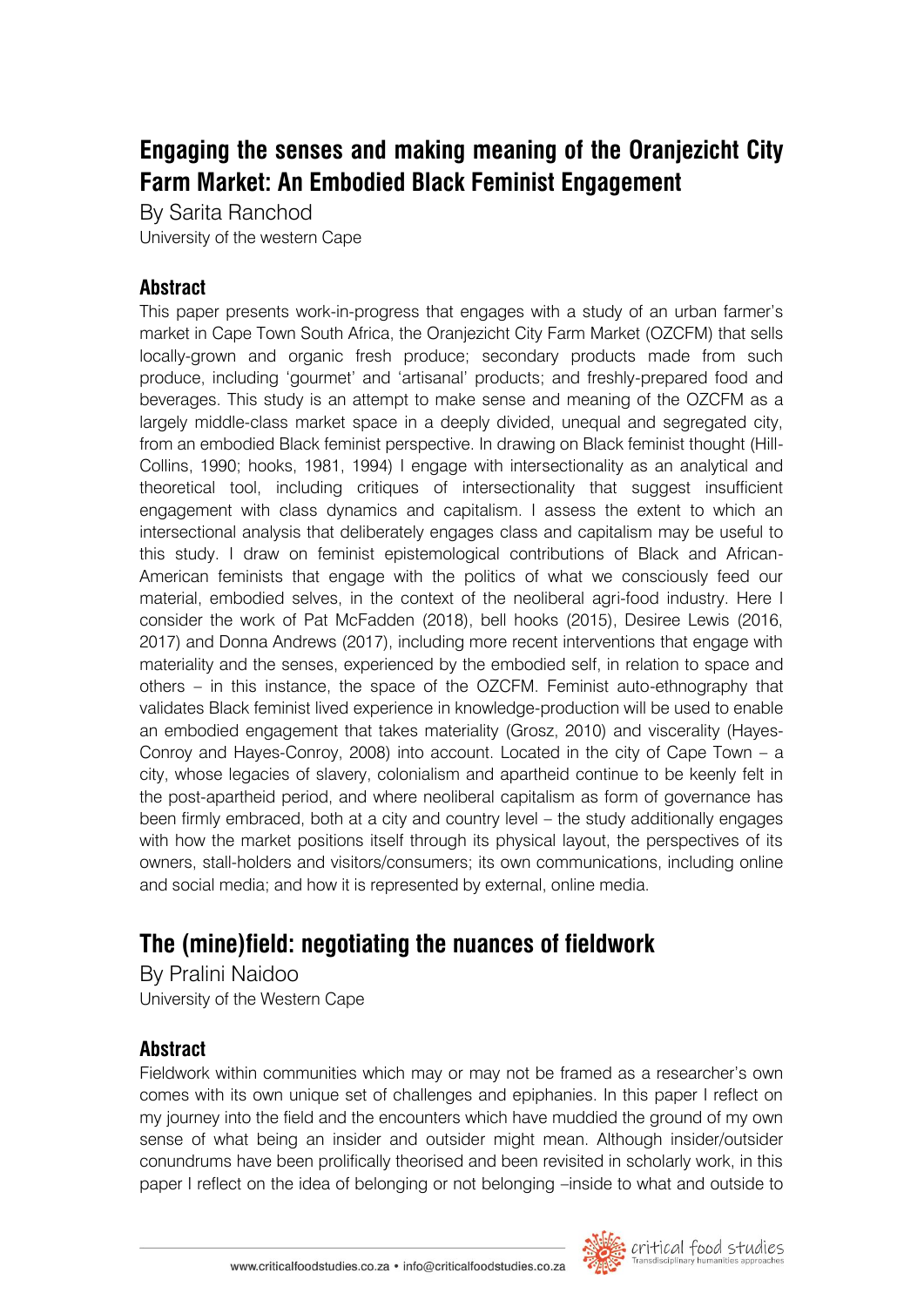what. We are aware of the power of research and the politics of producing knowledge, as much as we are aware of how knowledge produced about the 'other' has essentialised, exoticised or denigrated the other, usually in service to deeply embedded western centric power structures and systems. Researchers from 'the margins' have sought to centre their outsideness or marginality, while some have strategically claimed a firm positionality as insider within these marginalised communities in order to 'talk back' to and resist dominant narratives. This paper recognises that the concepts of insider and outsider cannot be clearly delineated. It also examines how the fluidity and 'muddyness' of the in-between –between text and lived reality, between insider and outsider and between researcher and researched – may provide the humus for new imaginings.

# **Food Sovereignty as Freedom**

By Haidee Swanby University of the Western Cape

# **Abstract**

Food Sovereignty is concerned with power and control in the food system while calling for structural and redistributive reforms around land, water, and agricultural resources such as seed and markets (Holt Giménez and Shattuck 2011). Food Sovereignty can be defined as the right of people to democratically control or determine the shape of their food system, and to produce sufficient and healthy food in culturally appropriate and ecologically sustainable ways in or near their territory (Edelman *et al* 2016). The Food Sovereignty Movement is inherently visceral and relational – rooted in grassroots natural food production and connected across the globe around advocacy, learning and solidarity (La Via Campesina 2019; Nyeleni 2007). However, due to a hegemonic ontology that is exaggeratedly rational and ill-equipped to accommodate the visceral, the very soul of the movement can be smothered in its cradle in the arguably necessary process of trying to mainstream it through institutions. This paper asks if the concept of sovereignty, with its deep political history, is a territorializing force, locking us into a hierarchical and deeply dependent relationship with the State. It explores the concept of sovereignty through one of its synonyms – freedom - through a new materialist feminist lens. This lens shifts attention from a rights-based approach, finding that freedom is not bestowed, but "emerge(s) in the middle of things, the in-between space in which humans and non-humans intra-act". (Barad 2007). It asks what embodied food sovereignty looks like – how the body, its biology, effects and sensations can expand or unsettle notions of food sovereignty embedded in collective and organised struggles.

Key words: food sovereignty, food security, freedom, unfreedom, new materialism feminism

# **Towards Food Justice for South Africa: Security, Sovereignty and the Politics of Malnutrition**

By Busiso H. Moyo University of the Western Cape, South Africa